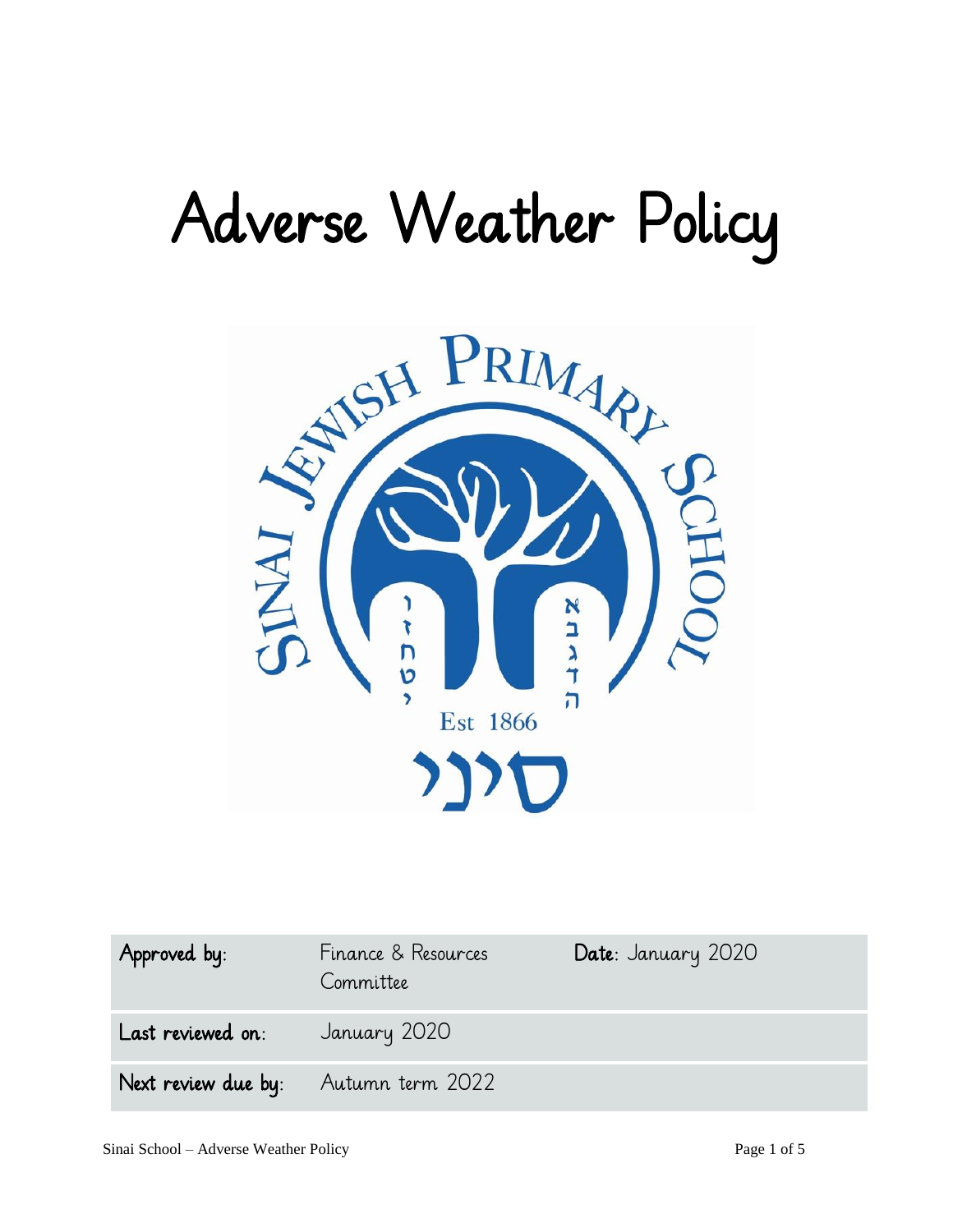# DOCUMENT INFORMATION

| <b>Version Date:</b>      | January 2020                      |
|---------------------------|-----------------------------------|
| <b>Version Number:</b>    | 2.0                               |
| Status:                   | RATIFIED                          |
| <b>Next Revision Due:</b> | Autumn term 2022                  |
| Developed by:             | Finances & Resources Committee    |
| Key Contact:              | Debbie Joseph, Operations Manager |
| Approved by:              | Finances & Resources Committee    |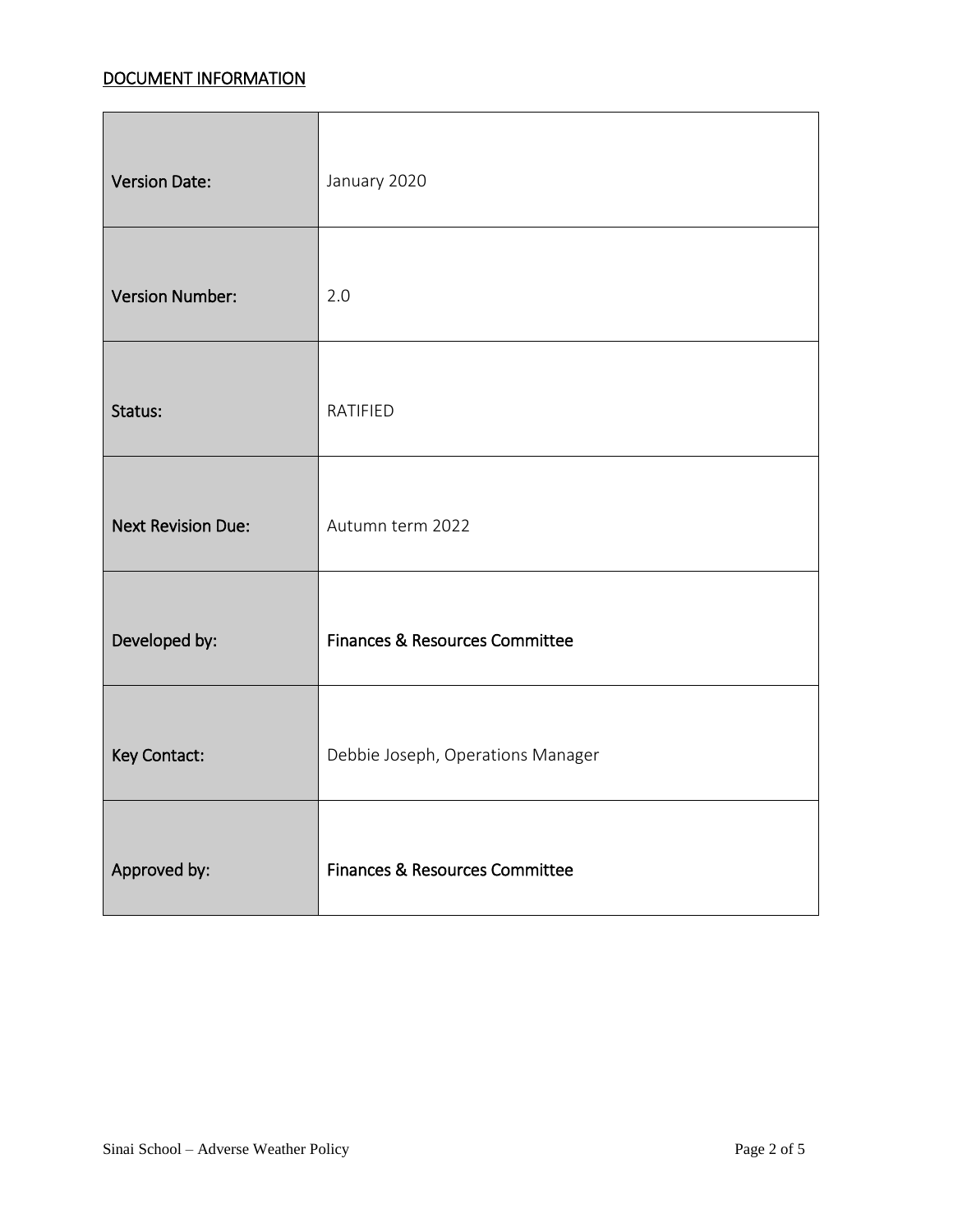## Version Control

| Version No. | Description                                             | <b>Version Date</b> | Author        |
|-------------|---------------------------------------------------------|---------------------|---------------|
| 2.0         | Reissued with version<br>history and corrected<br>roles | <b>July 2017</b>    | Committee     |
| 3.0         | Reissued with version<br>history and corrected<br>roles | November 2018       | Debbie Joseph |
| 4.0         | Reviewed, No<br>amendments<br>necessary                 | January 2020        | Debbie Joseph |

#### 1 ADVERSE WEATHER CONDITIONS POLICY

It is the policy of the school to remain open whenever possible to ensure the continuity and consistency of the pupils learning. However, when there are adverse weather conditions within the local and wider areas the Headteacher may need to close the school if one or more of the following conditions apply:

- 1. Conditions on site are dangerous for pupils or staff
- 2. Conditions are considered too hazardous for travelling to or from school
- 3. Insufficient staff are able to come in to keep the school running safely

### 2 CONSIDERATIONS BEFORE CLOSURE

The school will try to make all practicable efforts to keep parents informed about the situation as things occur. There are a wide range of factors to consider before making the decision to close the school including the following;

The Headteacher will…

- *Liaise with JFS to determine if they are opening so that we can use their car park.*
- *Talk to the Coach Company to see if they are continuing their service*
- *Consult with Caretakers to ensure that site is safe*
- *Consult with Chair of Governors to agree if school is to be closed*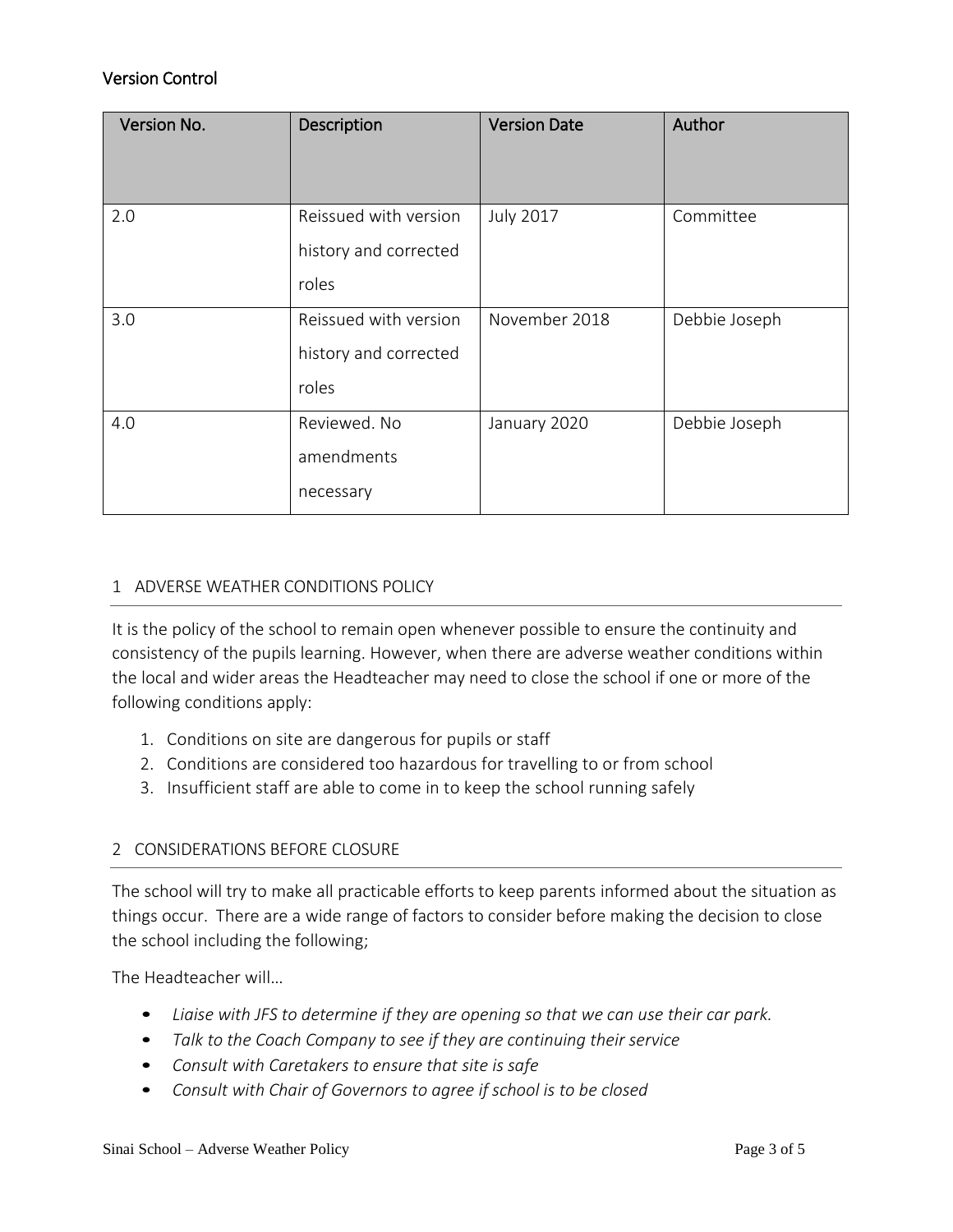As appropriate the School will send all parents the Adverse Weather Guidance document (updated from time to time by the Head Teacher) which explains this policy and what parents/children should do.

In the event of a closure, the school will communicate through the following channels:

- The school will send a text directly to parents through School Comms
- The School will update the Latest News page on the school website stating that the school will be closed.
- The school's Facebook and Twitter status will inform parents of the closure.
- The school will email details of the closure.

The school will endeavor to communicate the decision by 7:30am at the latest. In situations where it is questionable if the school is to close or remain open, the school will similarly communicate its intention to stay open, using the same modes of communication listed above.

#### 3 EXCEPTIONAL CIRCUMSTANCES

The school recognises that there may be cases where families are 'cut off' due to particular difficulties in the area in which they live.

In such cases parents should advise the Headteacher (via [admin@sinai.brent.sch.uk\)](mailto:admin@sinai.brent.sch.uk) so she can justify to the Local Authority why the absence should be authorised.